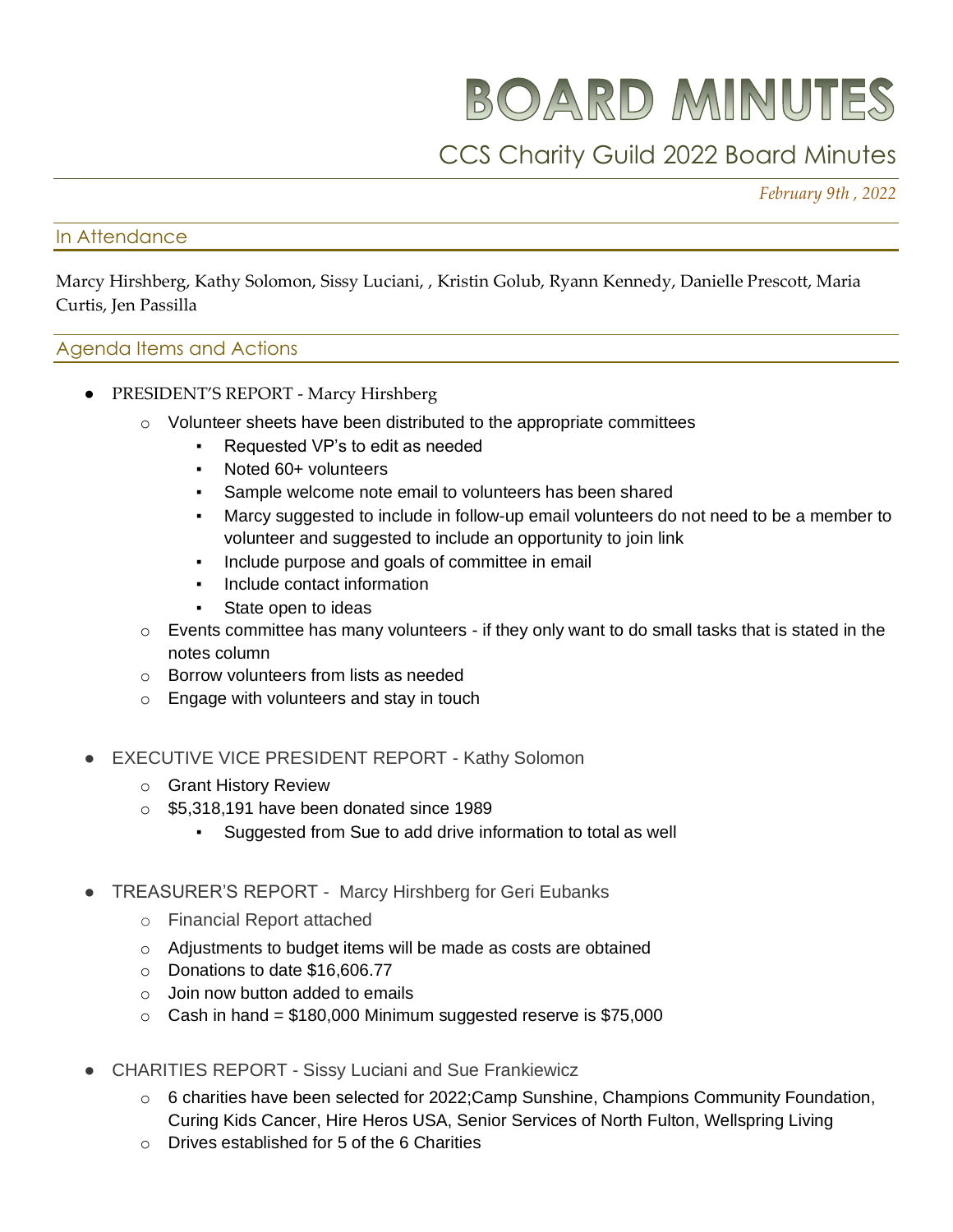- o Every drive will have collection boxes at the CCS tennis center, the Falls HOA, and 3 CCS homes
- o Donation checks were presented to small grant recipients
- COMMUNICATION REPORT Maria Curtis
	- o Residents Review information reviewed
	- o Button added to email blast for membership
	- o Residents Review content being created now
	- $\circ$  Graphics need to be high resolution dpi minimum should be 1 mg small picture 2 mg for large pictures
	- o Due to HOA by 18th so need information week prior
	- o March drive to be included in Residents Review
- TECHNOLOGY REPORT- Marcy Hirshberg for Jennifer Gabriel
	- o Technology report attached
	- o 44%of membership participated in voting for charities goal is 50%. Quorum is 33%
	- o The website is being updated contact Jennifer Gabriel for additional change requests
	- o "More" section needs content
	- o Board minutes will be included in Board only section accessed by password
	- o Kindful and QB being re being merged
	- o Next month membership info will be added to the web site along with Charity Drives
	- o Need 7 day lead time must proof your submission
- EVENTS REPORT Jen Passilla
	- o April 30th "Havana Nights" themed event to be hosted at the Scott's house. Cuban themed invite has been created
	- o Ticket pricing will include a discount for Patrons to encourage people to give in advance of the event
	- $\circ$  Auction items needed 4 to 5 live auctions + theme baskets for silent auction
	- o Auctioneer has been secured
- MEMBERSHIP REPORT Ryann Kennedy and Danielle Prescott
	- o Membership flier is being produced
	- $\circ$  Goal is to continue the month of March as the Membership drive month
	- o Brochure and giveaway will be hung on mailboxes
	- o Idea for a giveaway being considered
	- o Kim Bryant will be the greeter for the new neighbors
	- o New "Heart to Heart" Volunteer is needed Kathy reaching out to Sylvia Lundburg
- SPONSORSHIP REPORT Kristin Golub
	- o Sponsorship packets are being produced
	- o Review of Sponsor levels
	- o Review of Sponsor benefits
- **NEW BUSINESS** 
	- o Marcy reported Tracy Nolde and Anne Tiano will oversee the Social Media accounts
- **ADJOURNMENT**